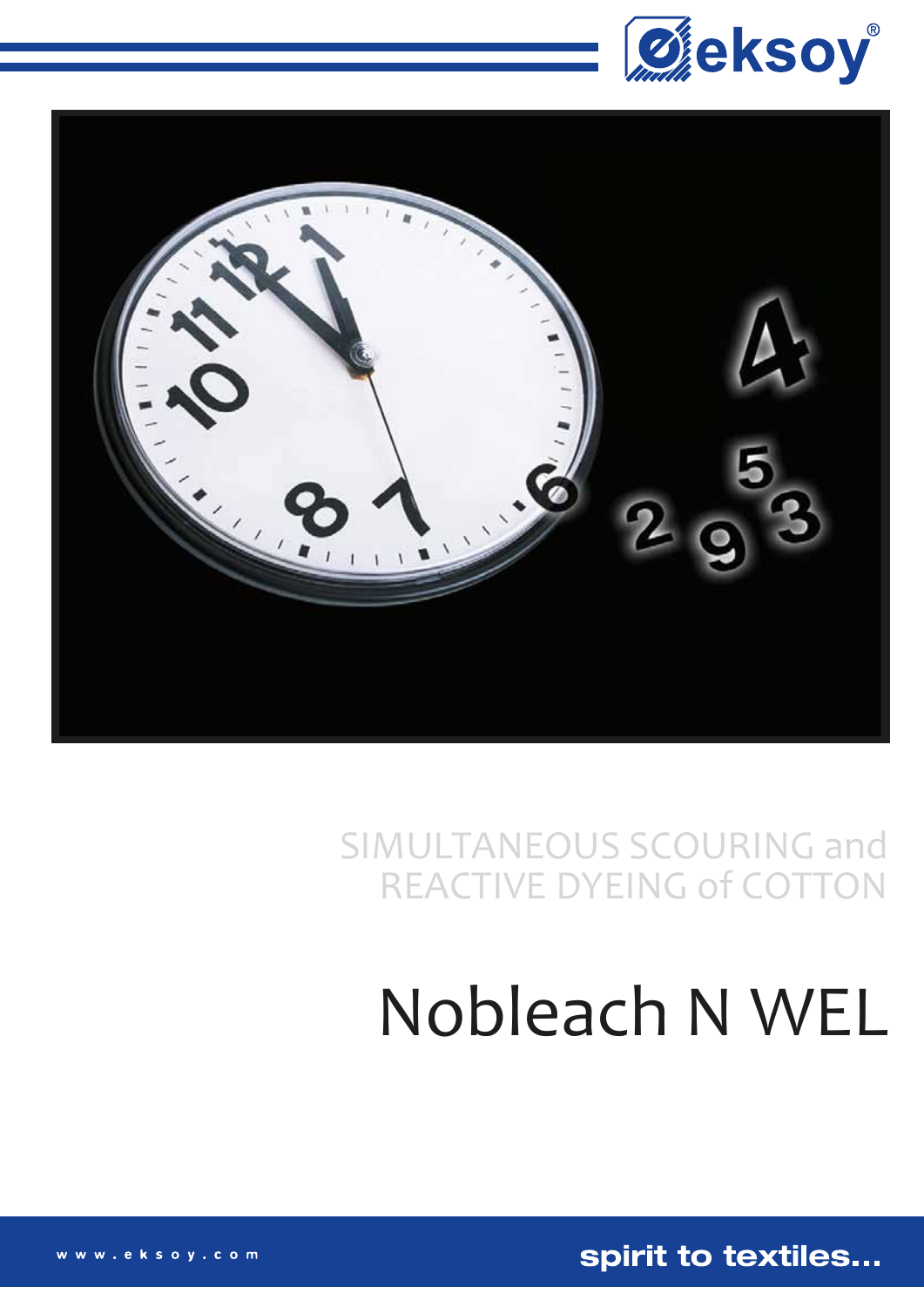

## **NOBLEACH N WEL ECOLOGICAL, ONE BATH SCOURING - DYEING OF COTTON**

 Special emulsifier for dyeing of greige or insufficiently scoured cotton fibers, yarns and knit's.

 Due to environmental and economical concerns, new contemporary chemicals are designed to dye cotton in one step, combin scouring and dyeing. **NOBLEACH N WEL** is a very interesting product for dark shades, like black, navy and burgundy. One step process offer the following advantages.

- Time saving, since whole scouring-rinsing-neutralising steps are skipped, total time is reduced by 3 - 4 hours,
- Water saving, 3 4 times filling of dye tank is saved, so less environmental pollution,
- Better handle,
- Less chemical consumption,
- Less weight loss, (drops around the weightloss 2 %)
- Less crease formation,
- Increased productivity.

#### **NOBLEACH N WEL** is foamless combination of,

- Wetting and scouring,
- Emulsifying and dispersing,
- **•** Levelling,
- Crease preventin,

chemicals.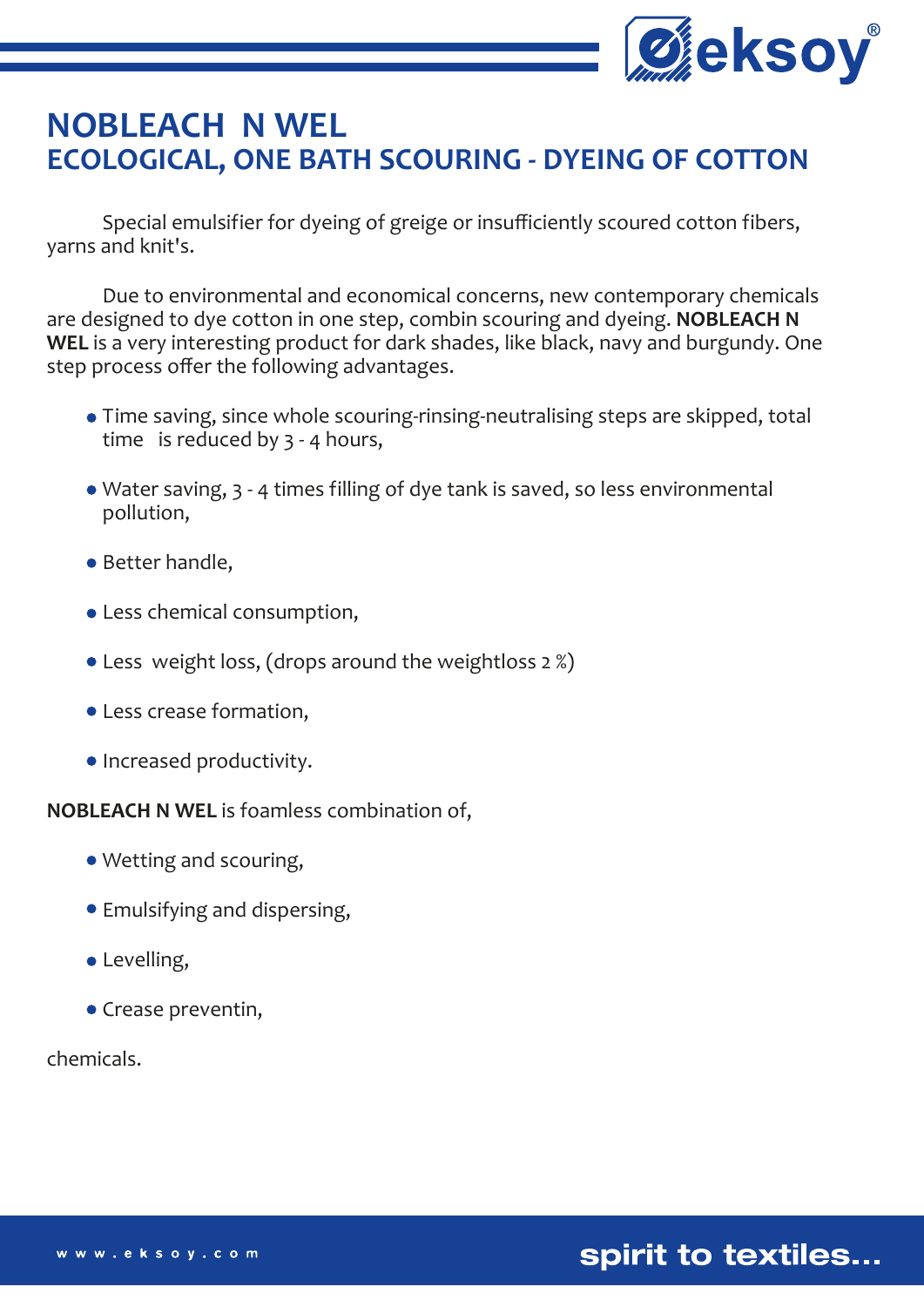

#### ENVIROMENTAL

**•** Since scouring, rinsing and neutralizing steps are skipped, less process water is used. Because,

> Normal reactive dyeing water consumption …..150 - 200 L/kg **NOBLEACH N WEL** process water consumtion ………100 - 120 L/kg

Scouring and neutralizing chemicals are saved.

 **NOBLEACH N WEL** process yields, 10 - 15 per cent deeper shades, less dyestuff is required to match a certain shade, so reduced effluent.



spirit to textiles...